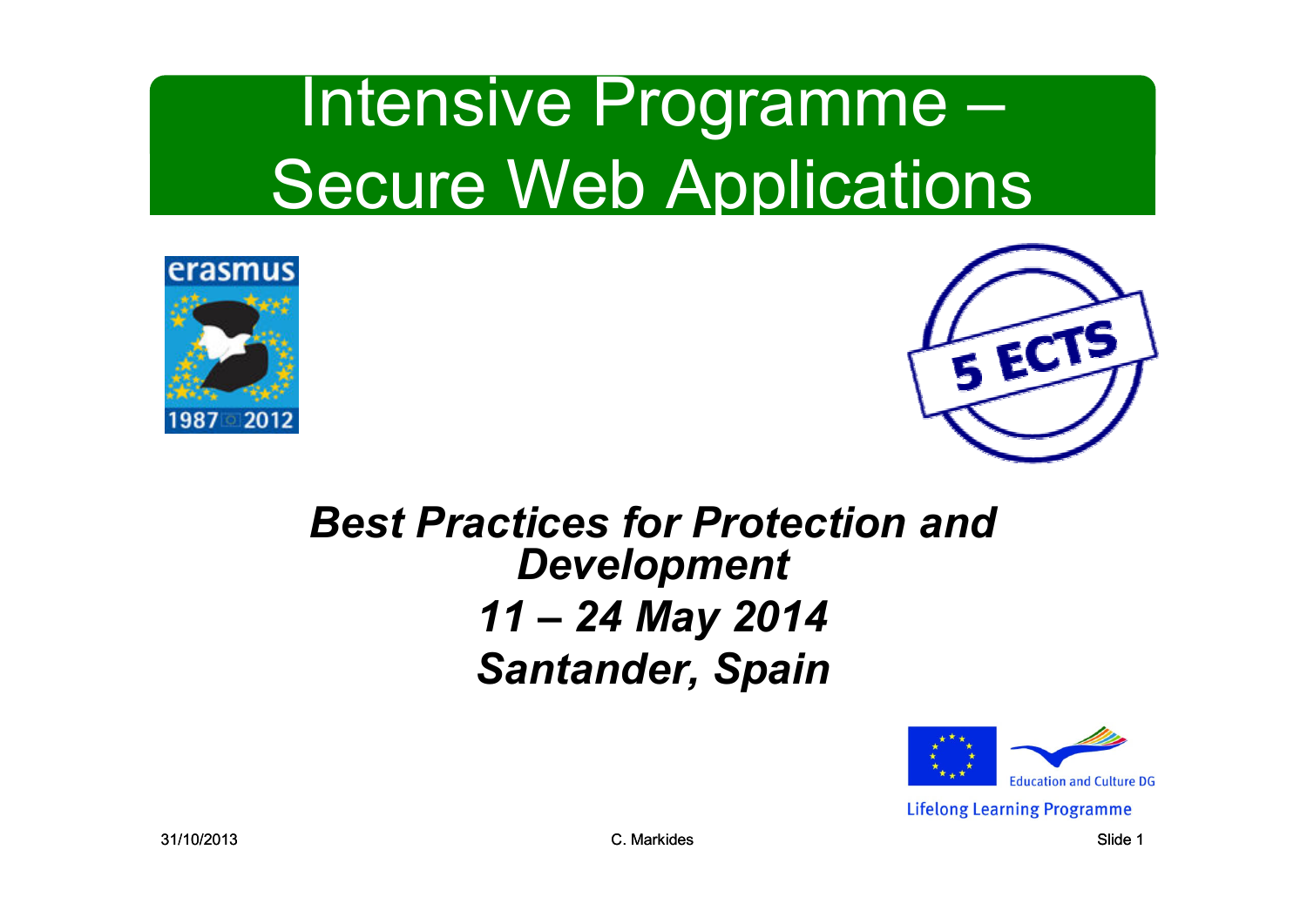## University of Cantabria

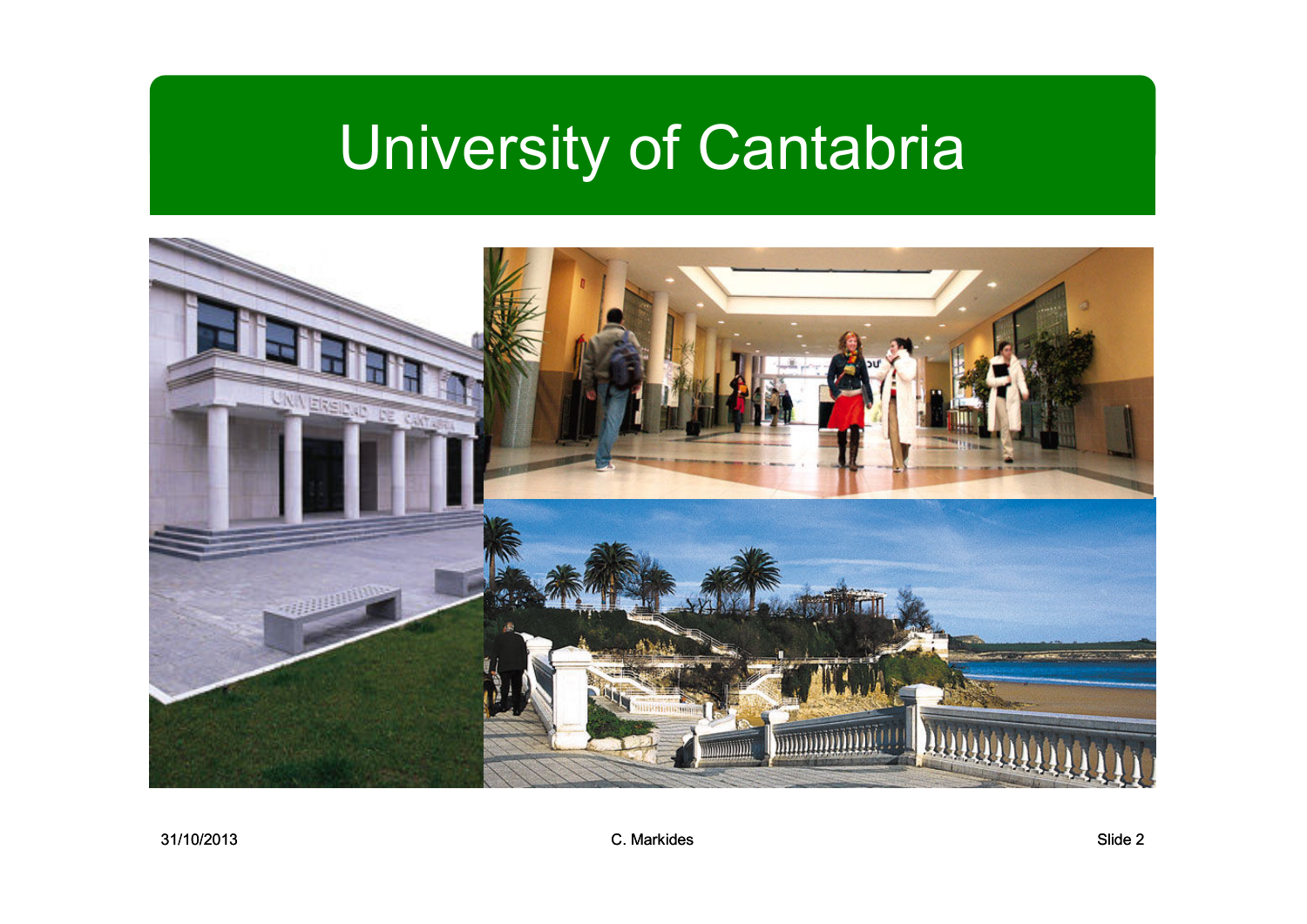### Partner Universities

- Munich University of Applied Sciences, Munich, Germany,
	- IP Coordinator
- Frederick University, Cyprus
- Metropolia University of Applied Sciences, Helsinki, Finland
- **University of Cantabria, Santander, Spain**
- University of Glamorgan, Pontypridd (Cardiff), United Kingdom
- University of Padua, Padua, Italy<br>"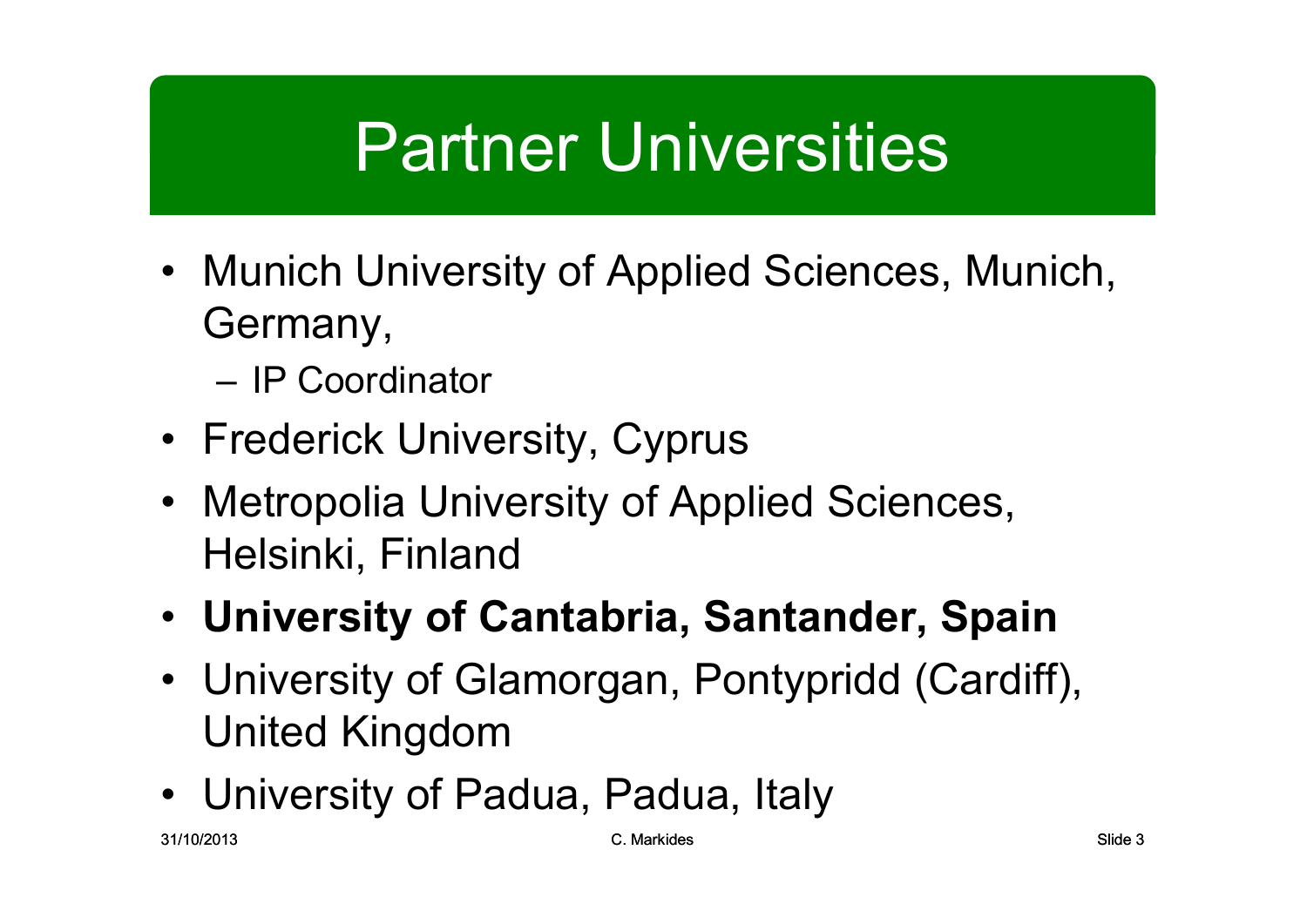#### Partner Universities



- **A: MunichIP 2012**
- **B: South Wales, PontypriddIP 2013**
- **C: MetropoliaHelsinki**
- **D: Cantabria SantanderIP 2014**
- **E: Frederick, Nicosia**
- **F: Padova**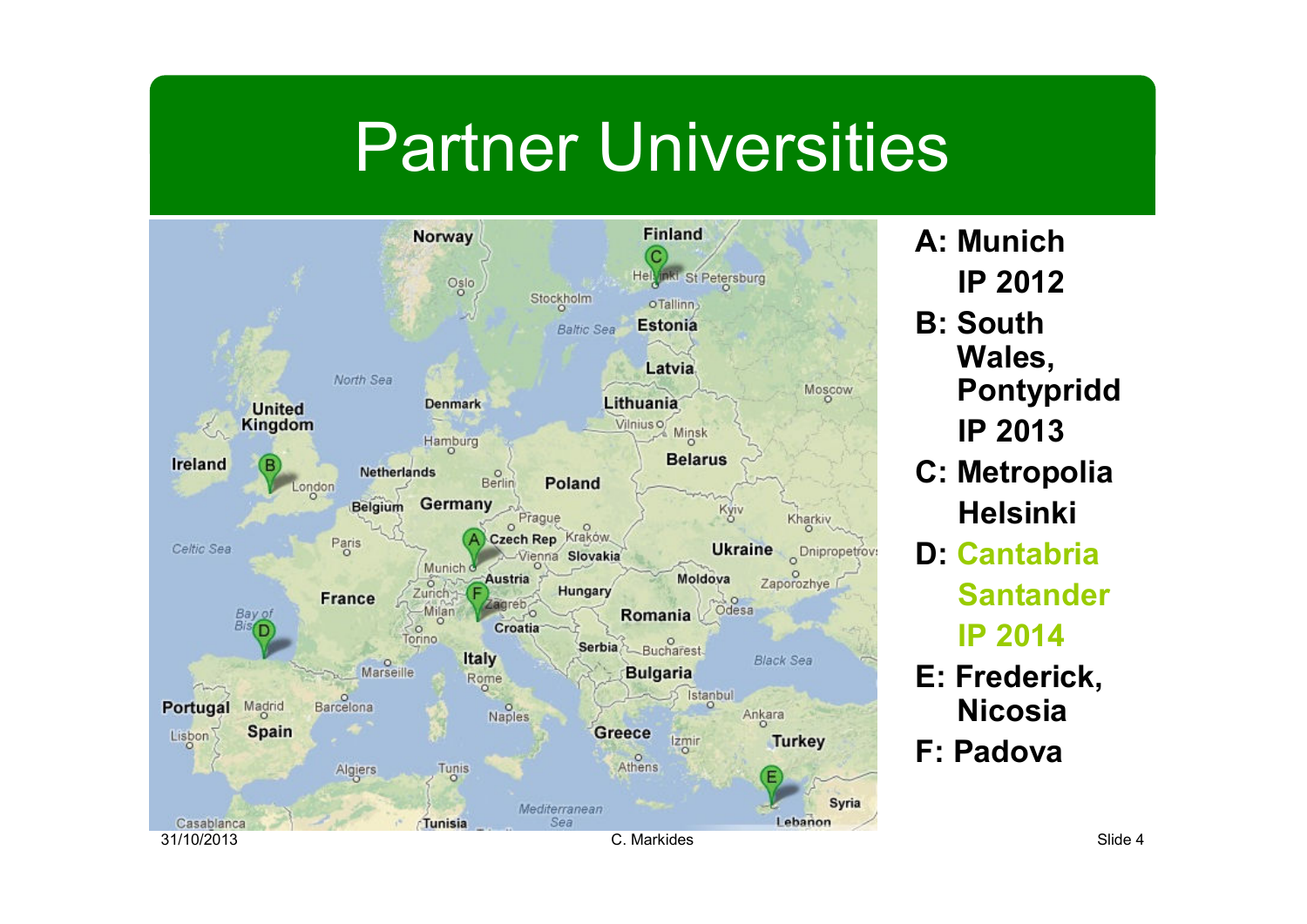#### Where is Santander, Spain?



31/10/2013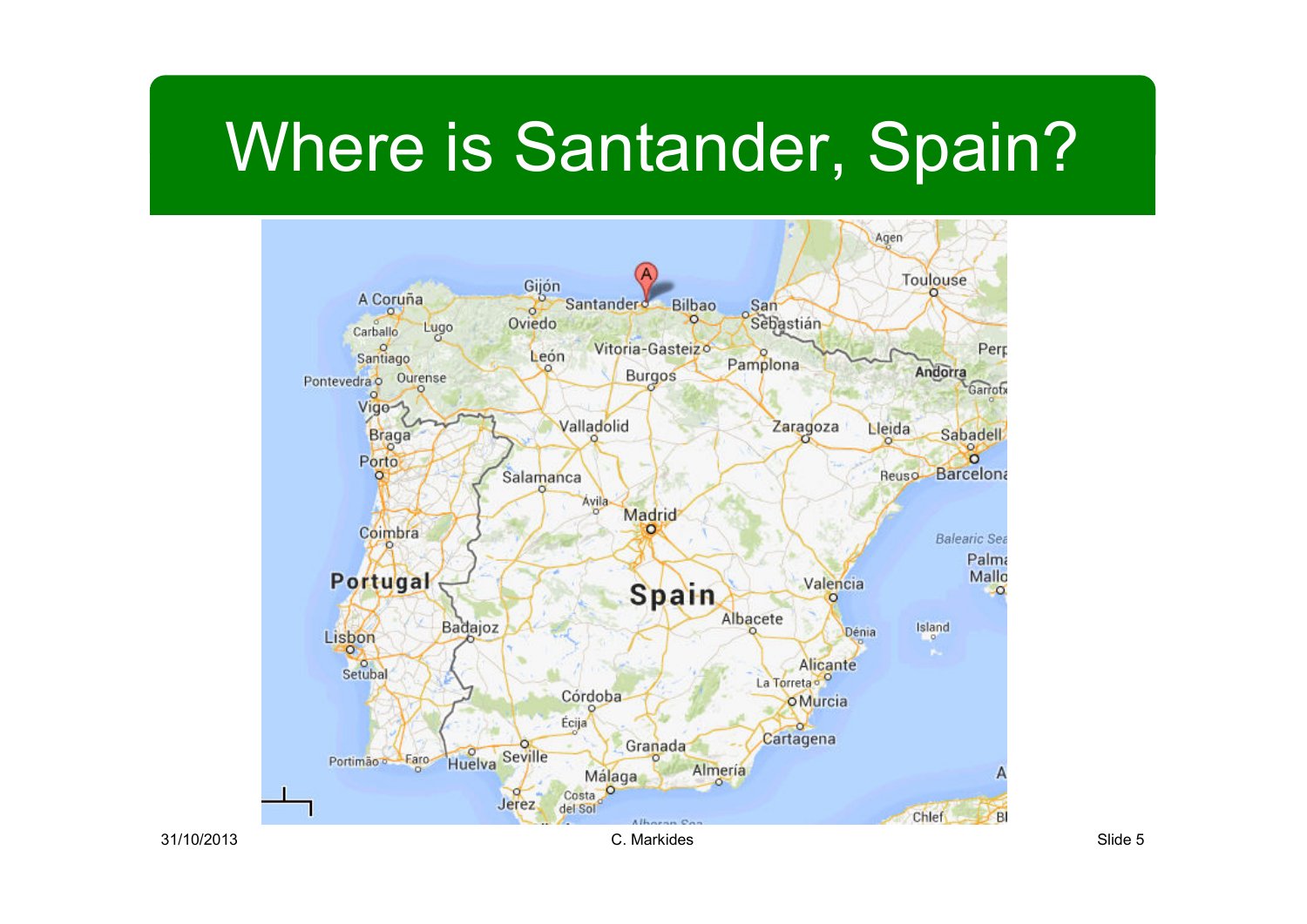## **Santander**





31/10/2013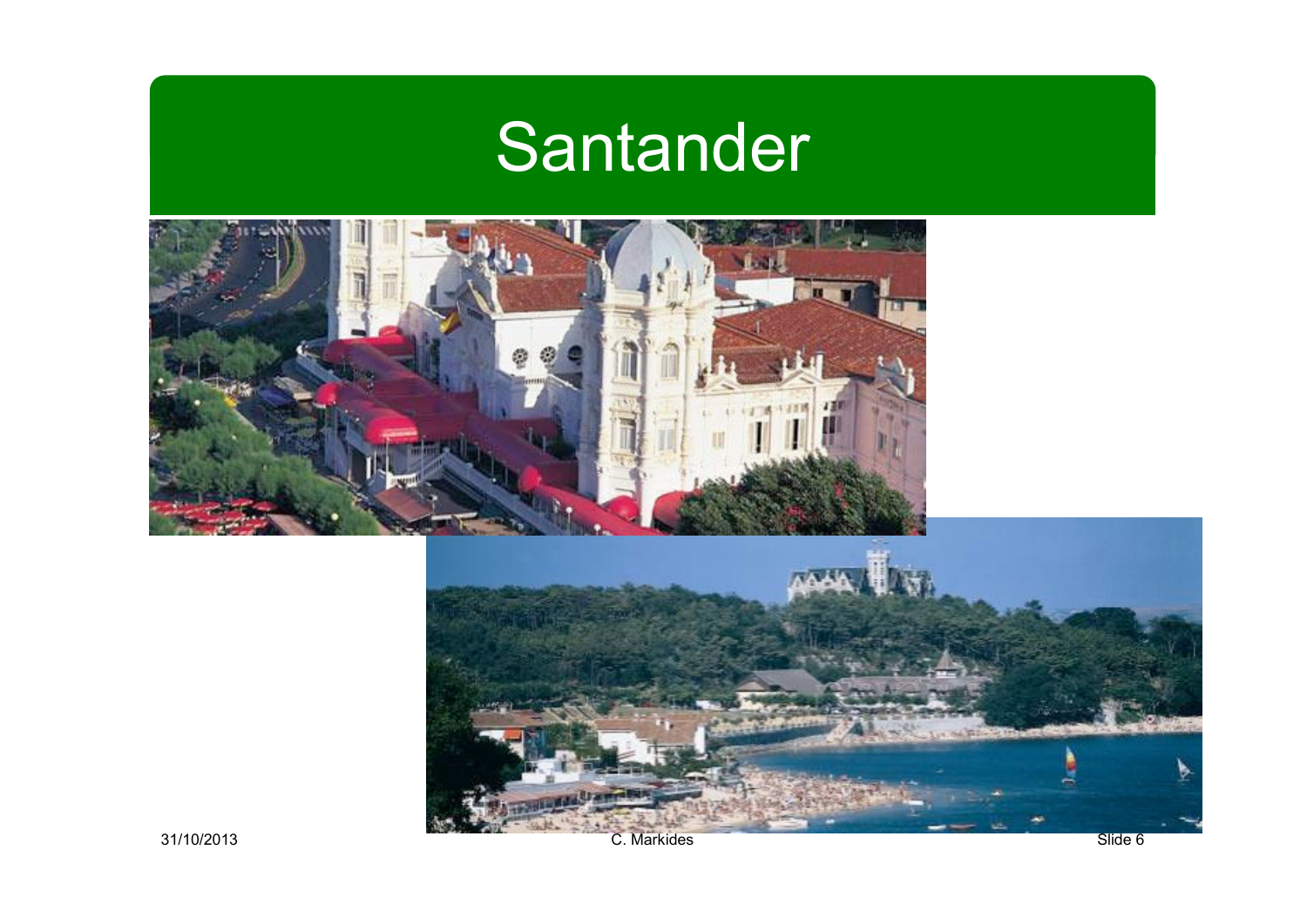## Objectives of the Programme

- • To improve the quality and to increase the volume of student and teaching staff mobility throughout Europe, so as to contribute to the achievement by 2012 of at least 3 million individual participants in student mobility under the Erasmus programme and its predecessor programmes;
- $\bullet$  To improve the quality and to increase the volume of multilateral cooperation between higher education institutions in Europe;
- $\bullet$  To increase the degree of transparency and compatibility between higher education and advanced vocational education qualifications gained in Europe;
- $\bullet$  To improve the quality and to increase the volume of cooperation between higher education institutions and enterprises;
- $\bullet$  To facilitate the development of innovative practices in education and training at tertiary level, and their transfer, including from one participating country to others;
- $\bullet$  To support the development of innovative ICT-based content, services, pedagogies and practice for lifelong learning.

31/10/2013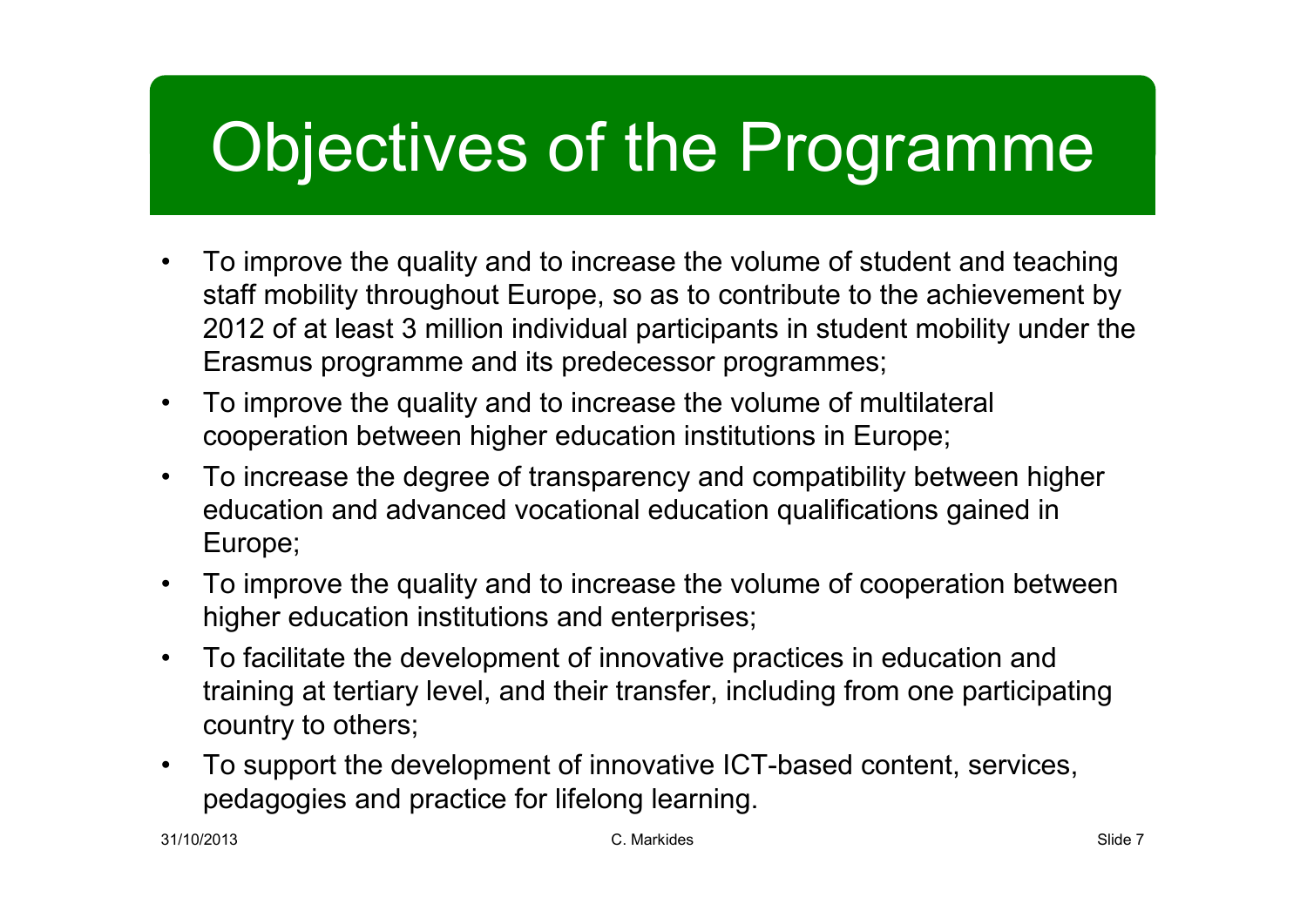#### Topics on Secure Web Applications

- $\bullet$  Information Security Threats
	- Malware<br>Llesker te
	- Hacker tools and techniques
- Web Application Attacks<br>Injection flave, buffer aver
	- Injection flaws, buffer overflow
	- Cross site scripting (XSS)
	- Cross site request forgery (CSRF)
	- Insecure Direct Object References
- Social Networks Security Threats<br>Web 3.0 threats
	- Web 2.0 threats
	- Spam, phishing, privacy issues in social networks
	- Web application integration
- Network Security Vulnerabilities<br>Cleud computing ricks
	- Cloud computing risks
	- Protocol weaknesses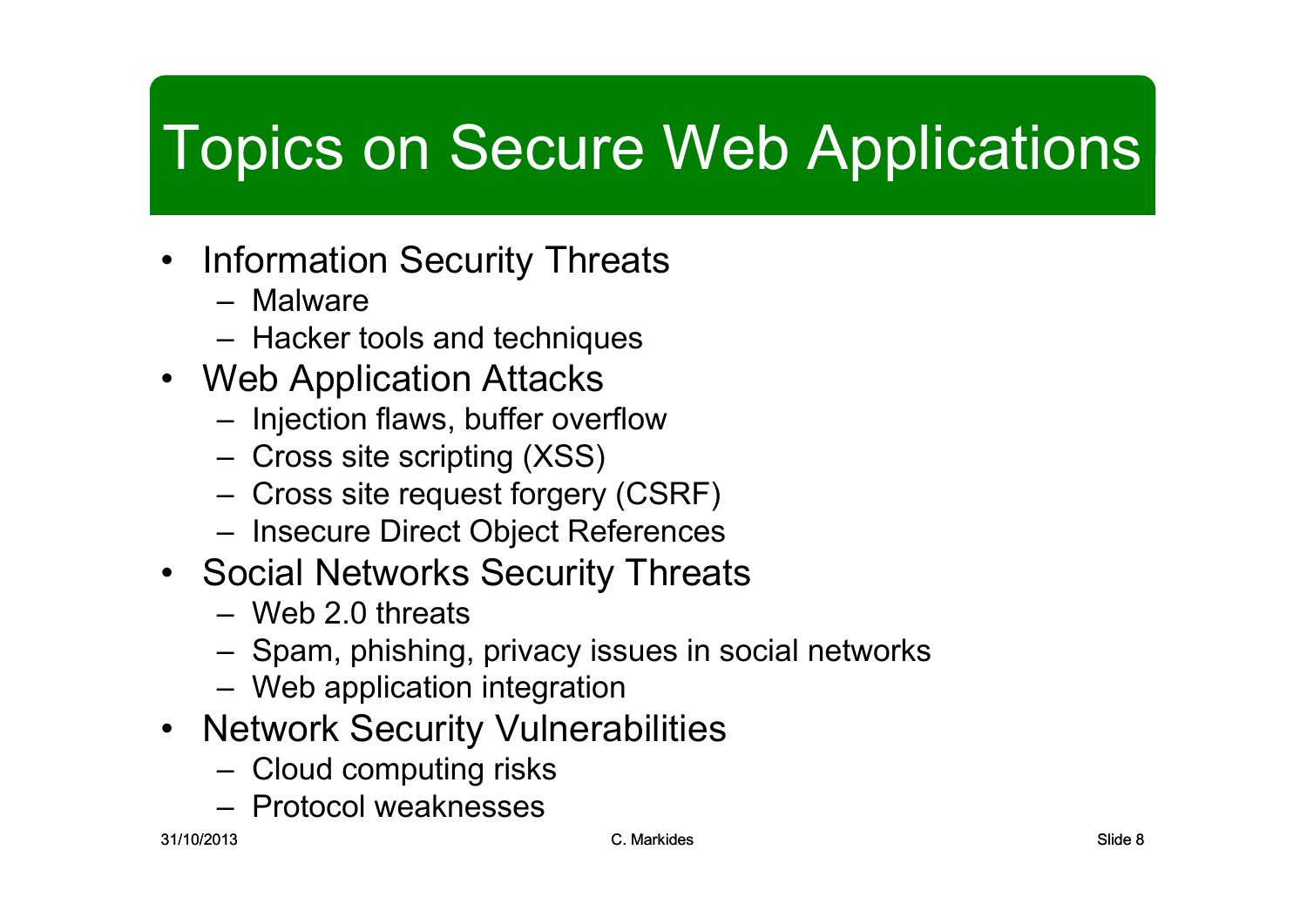#### Topics on Secure Web Applications

- $\bullet$  Attacks on the Enterprise Network Platform Security
	- Denial of service
	- Wireless weaknesses
- Develop Secure Network Applications based on<br>Cemmen quidelines and models: Seftware Developme
	- Common guidelines and models: Software Development Life<br>Cycle (SDLC) Cycle (SDLC)
	- Open Web Application Security Project (OWASP) Software<br>Assurance Maturity Model (SAMM) Assurance Maturity Model (SAMM)
- Protection of the Applications and of Network Access<br>Firewalls Backet filtering Secure Secket Laver (SSL)
	- Firewalls, Packet filtering, Secure Socket Layer (SSL)
	- Virtual Private Network (VPN), Intrusion Detection/Prevention Systems (IDS/IPS), Honeypots
	- Biometric protection
- Context of IT Security<br>Data security standards
	- Data security standards, compliance guidelines
	- Legal, privacy, and ethical aspects<br>'<sup>13</sup>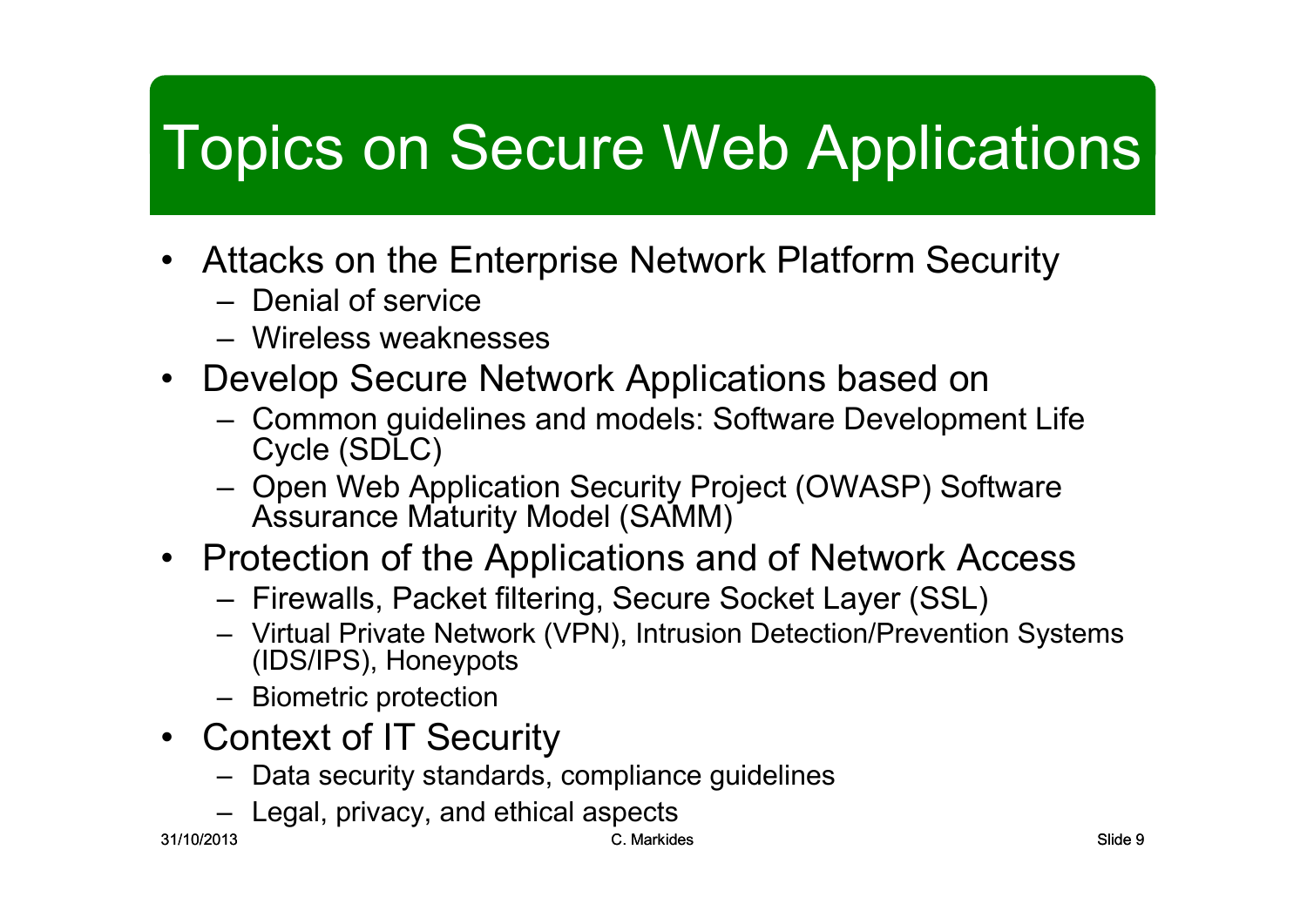# Programme: The Birdseye View

- Preparatory phase:
	- Application and Selection (**November**)
	- Recommended Reading (**December**)
	- Preliminary Exercises (via vhb online, **December**)
	- Assignments of the Preliminary Exercises (**February**)
- Course: Santander May 11th May 24th, 2014
	- **Lectures**
	- Labs (Group sessions)
	- Presentations
	- Exam
- Evaluation•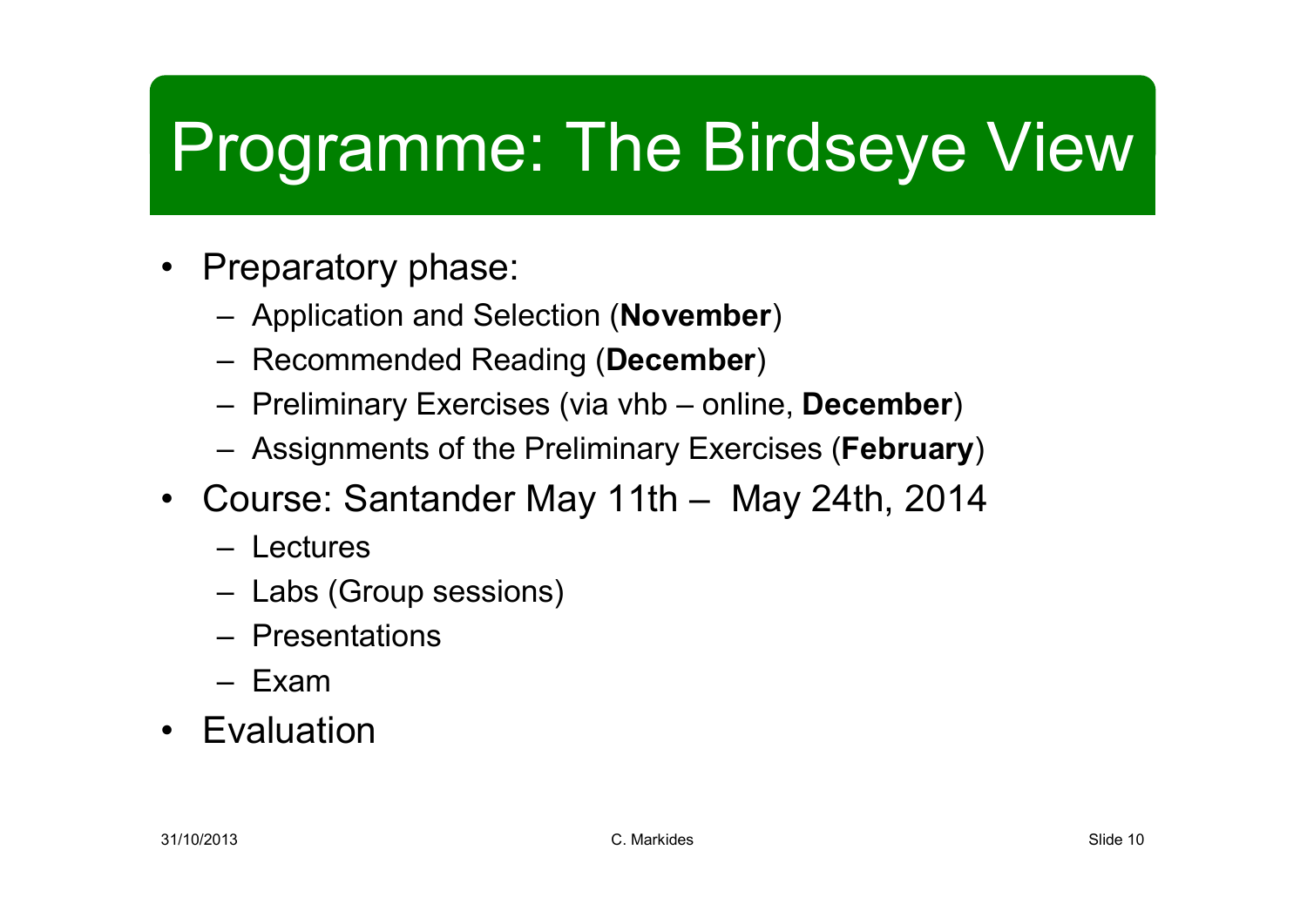#### Didactic Concept

- Bring together 72 students from 6 European countries
- Build 12 teams of 6 students from 6 European universities
- 2-4 professors from each of the 6 European universities teach the subjects they are specialised in
- Morning: lectures
- Afternoon: practical exercises, small projects in groups each team presents its results
- Evening: revision and preparation for the next day
- Weekends: relax, social programme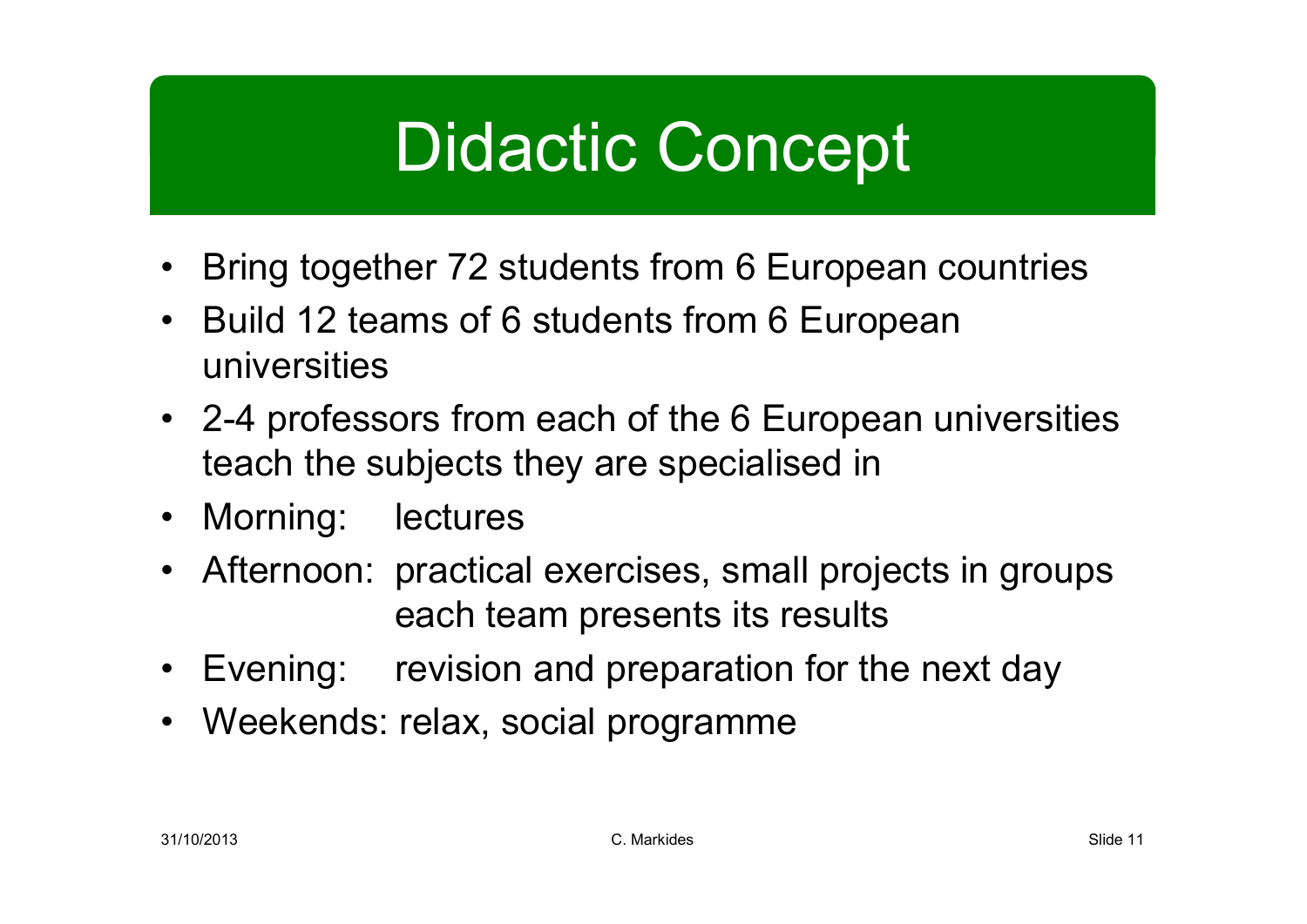### Programme of Lectures and Other Activities

- 1. Arrival. Travelling and accommodation arrangements in Santander<br>2. Introduction to IP: Industrial Speaker
- 2. Introduction to IP; Industrial Speaker WEB-Application Attacks
- 3. cont.
- 4. cont.<br>5. Deve
- 5. Develop Secure Network Applications<br>6. Web Application Integration
- 6. Web Application Integration<br>7. Social Programme / Free Ti
- 7. Social Programme / Free Time<br>8. Social Programme / Free Time
- 8. Social Programme / Free Time<br>9. Classical network access attac
- 9. Classical network access attacks<br>10. Protection of the Applications and
- 10. Protection of the Applications and of Network Access<br>11. Biometric protection. Security of e-Health applications
- 11. Biometric protection, Security of e-Health applications<br>12. Cloud and virtualization Network Security Vulnerabilitie
- 12. Cloud and virtualization Network Security Vulnerabilities<br>13. Context of IT- Security: Industrial Speaker:
- Context of IT- Security; Industrial Speaker; Exam; Labs and Contest Results.
- 14. Departure from Santander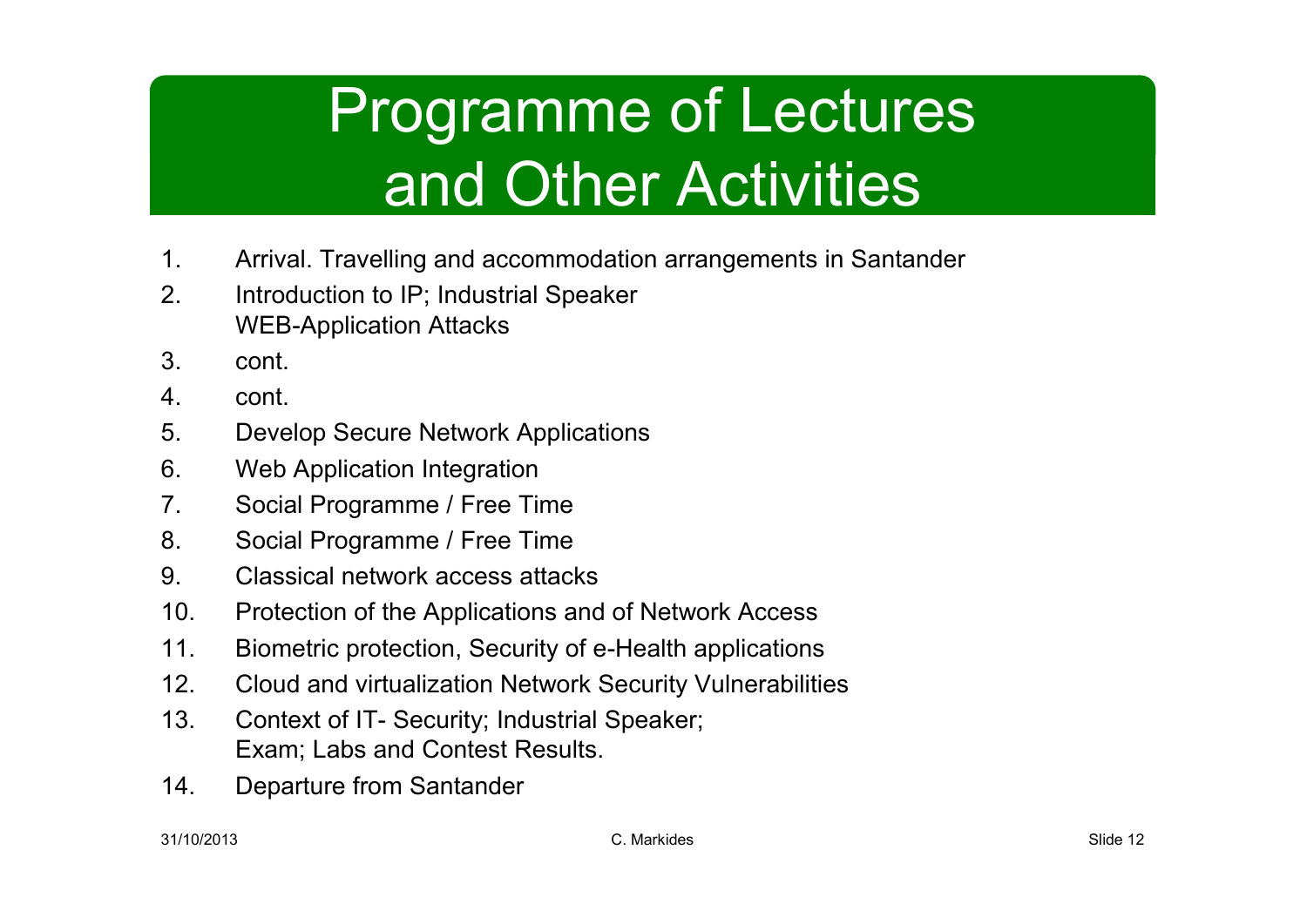## Duration – Course Structure

- Two weeks Intensive Programme.
- 11 24 May 2014.
- Morning session:
	- –Lectures
- Afternoon session:
	- Lab assignment related to the topic of the day (international teamwork)
	- –Presentation of lab results, Q&A, Discussions
	- –Evaluation of the day
- Weekend session:
	- Social and cultural program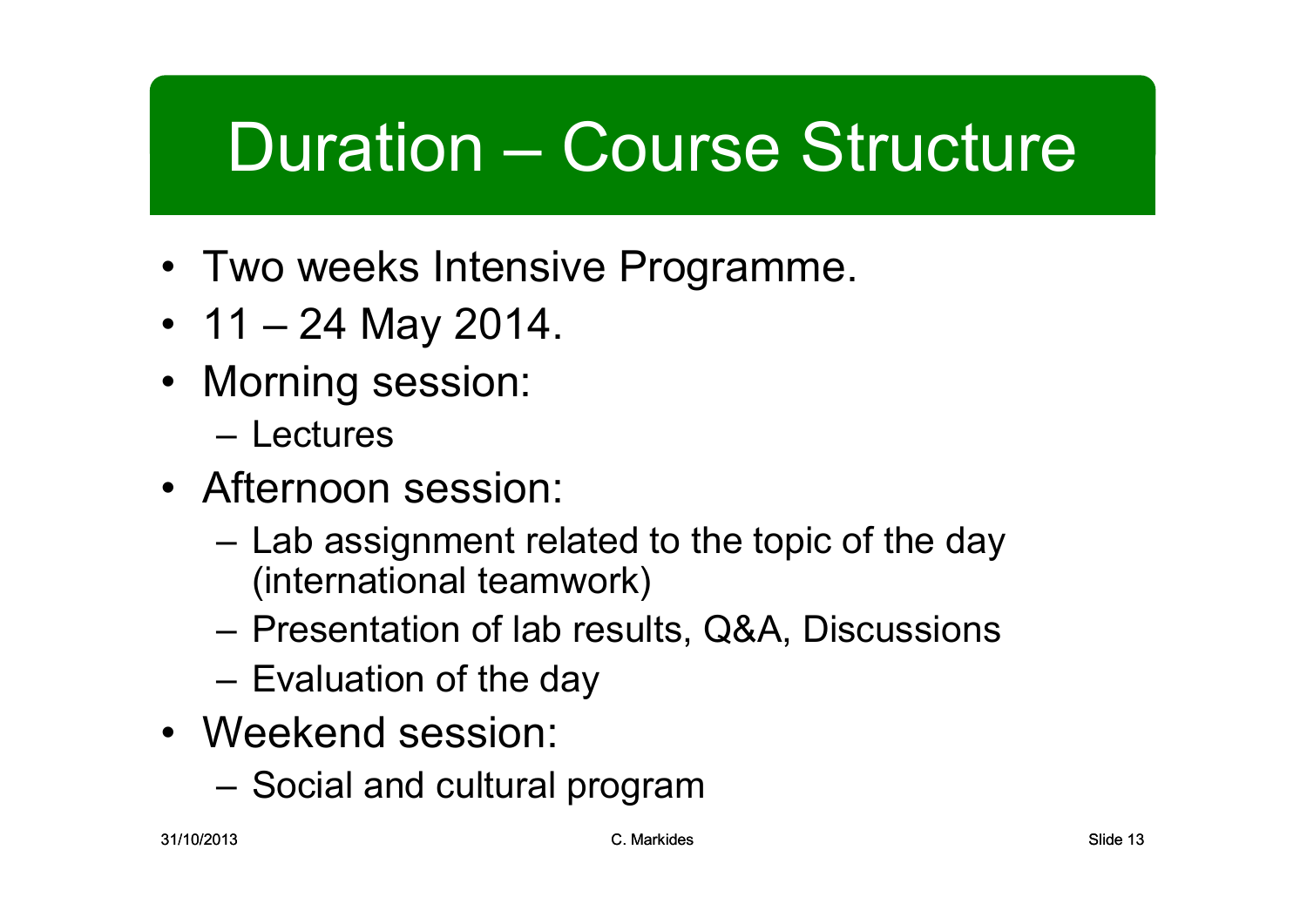#### Application - Deadline

#### **DEADLINE: 15 November 2013, 15:00**

- Complete the IP in SWEB Application form.
- Return CSED Erasmus Coordinator (Rm. 114, CYTA Building) or email to **com.mc@fit.ac.cy**
- Information

**http://staff.fit.ac.cy/com.mc/erasmus.php**

• Application URL:

#### **http://tinyurl.com/ip-sweb-2014**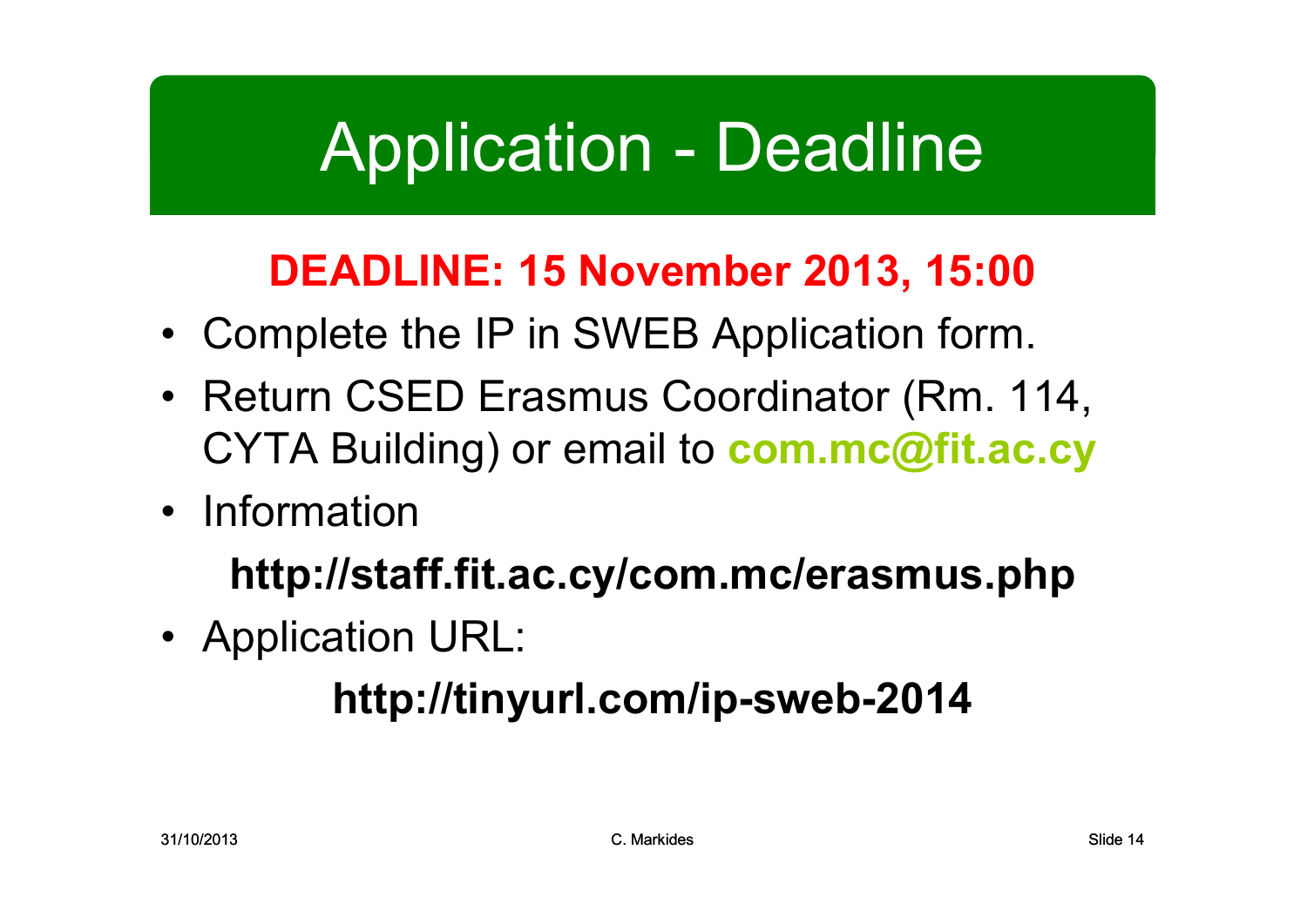#### Selection Process

- Student's performance
	- –GPA and Cumulative GPA
- Student's behavior and character,
- **Knowledge of the English language**.
- Eligible students will be invited for an interview
- IP Student List will be announced at the latest by 23 of November.
- Students must confirm participation upon the announcement of the participants list.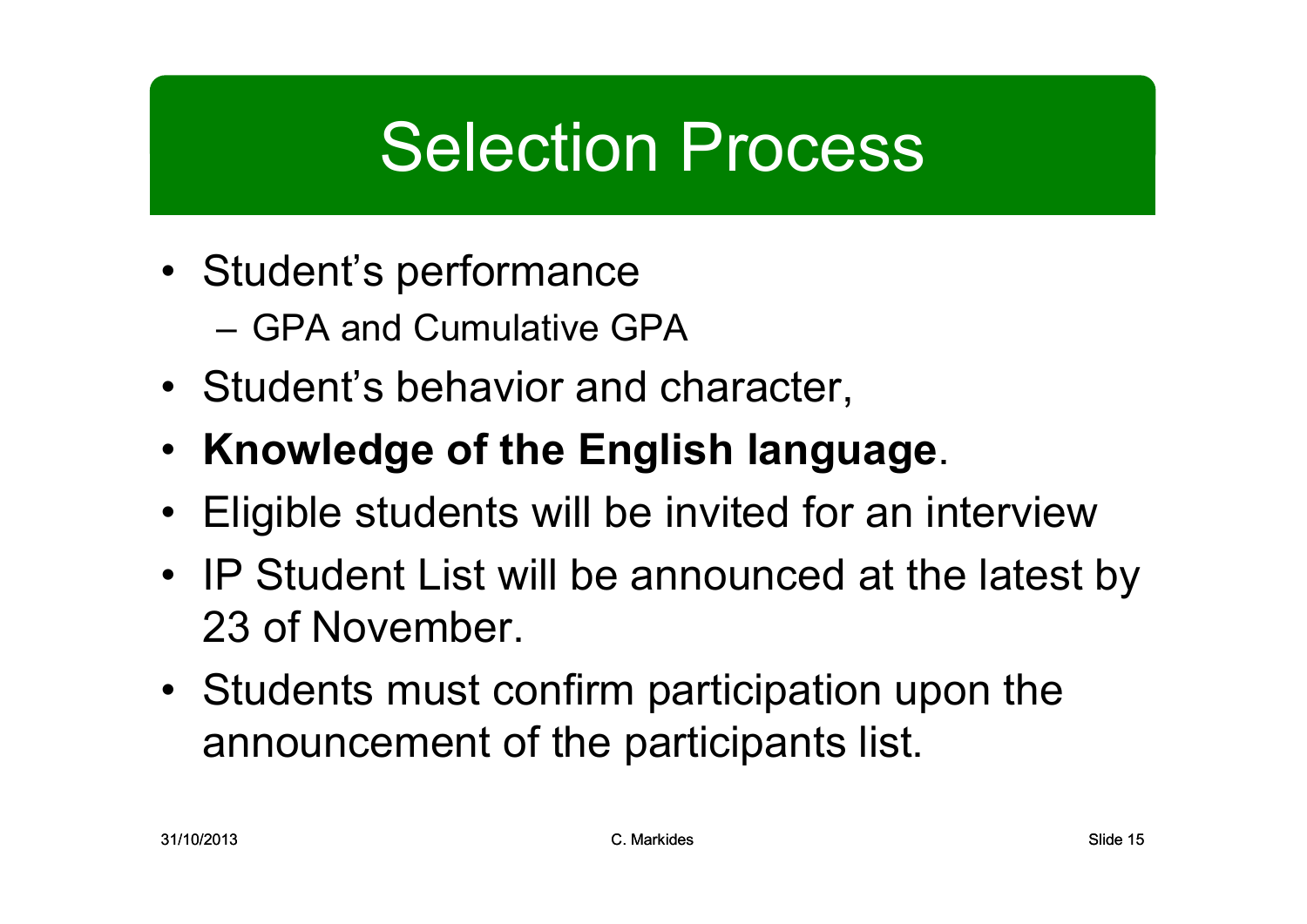## **Participation**

- •Sign the IP Participation Agreement:
	- –Ensure participation
	- –Register for the preparatory course and Labs
- •If for any reason a student is unable to participate, then the student must reimburse the University for any non retrievable costs.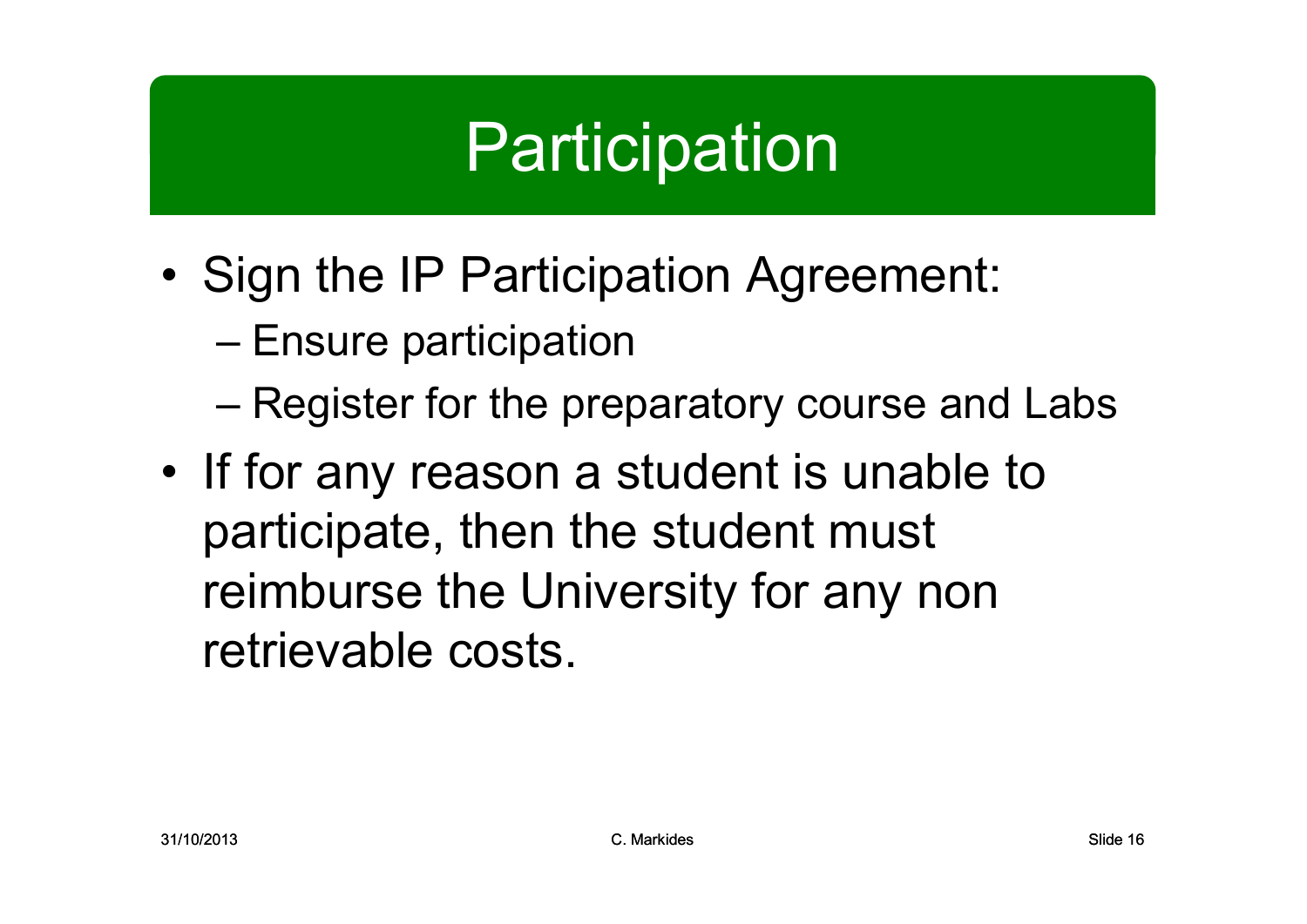#### Preparation - Labs

- •Preparation Lab: Sessions will be held to<br>Support prior knowledge of students support prior knowledge of students.
	- – Computer Networks, TCP/IP, Network Management
	- –Java
	- –Apache, HTML, JavaScript, and CSS
	- –Databases and SQL,
	- –Network programming
	- –Internet Technologies
	- –IT Security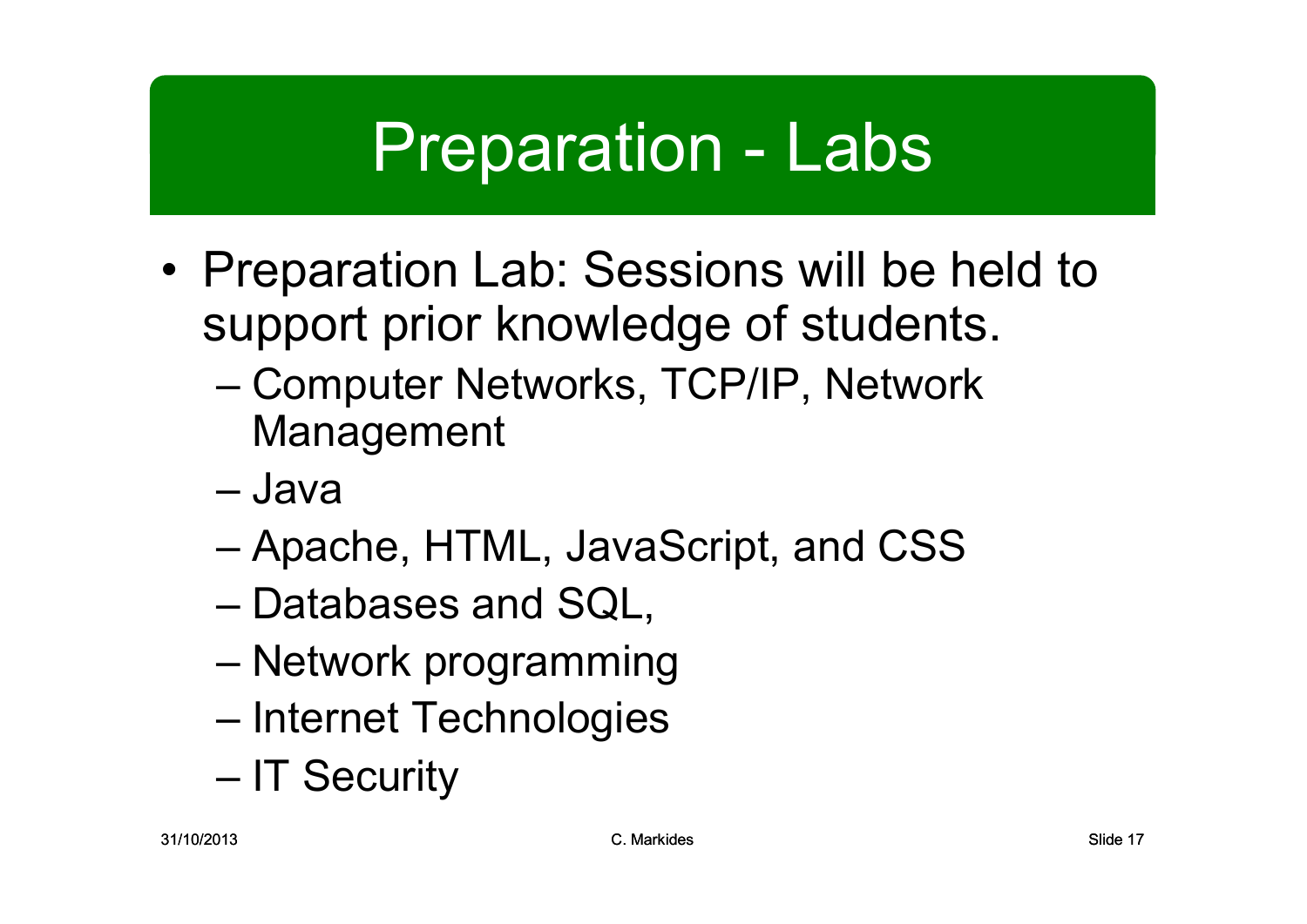#### **Evaluation**

- Preparation (30%)
	- –Preparation Labs
	- Assignments
- IP Sessions (30%)
	- Lecture participation
	- Group Labs
	- Group Presentations
	- Q&A
- Final Exam (40%)

• Successfully Pass: –50% in EACH part



- In case of Failure<br>————————
	- Zero ECTS
	- May have to pay certain costs

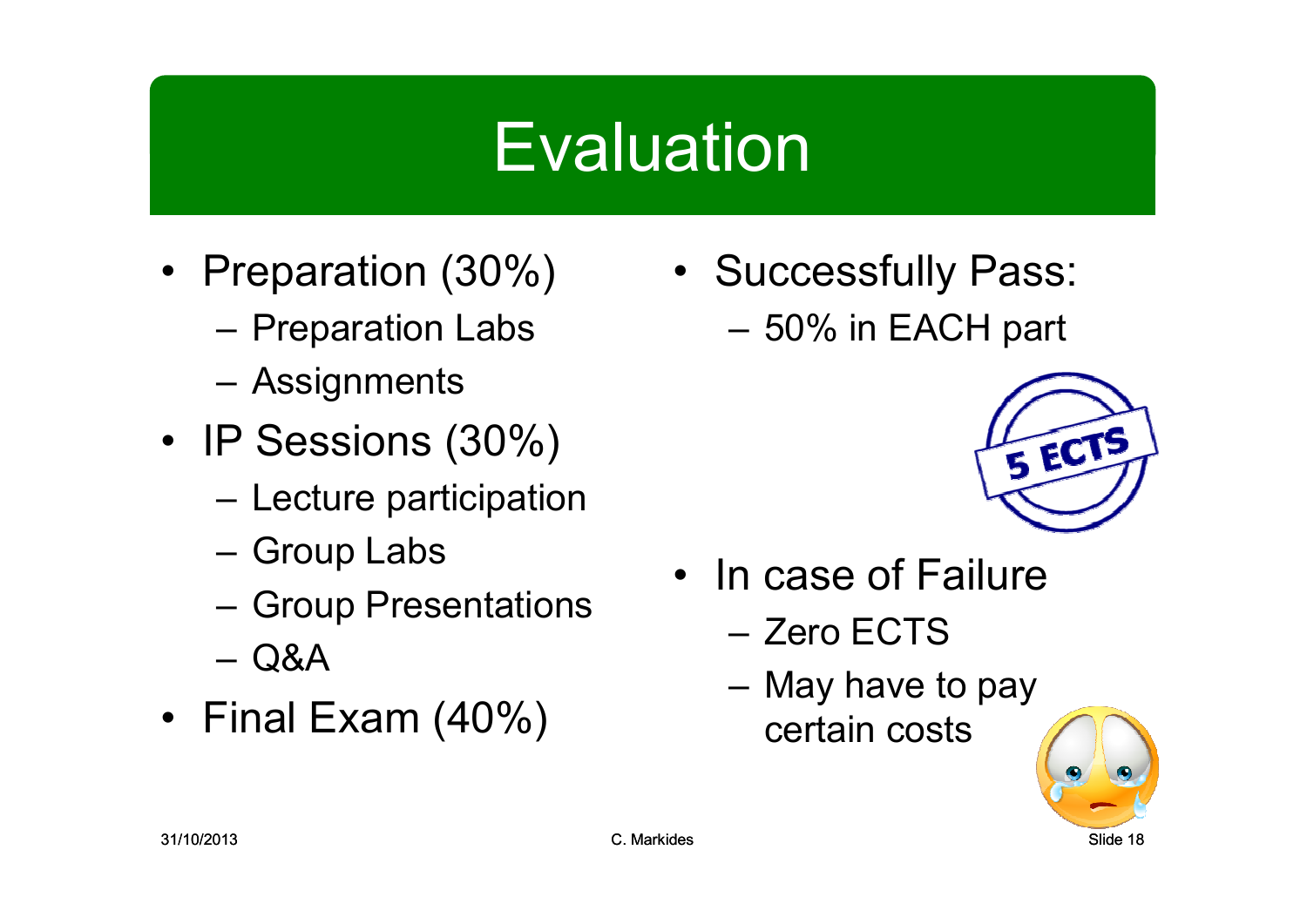### Notes on Evaluation

- •The final grade will be represented in percentage and not as a numeric grade.
- Each partner university will convert the<br>researchers are deliate their awn reveaui percentage grade into their own numeric grade based on their own grading scale.
- •The course is considered successfully completed if the student has achieved at least 50 % in all of the 3 parts listed above.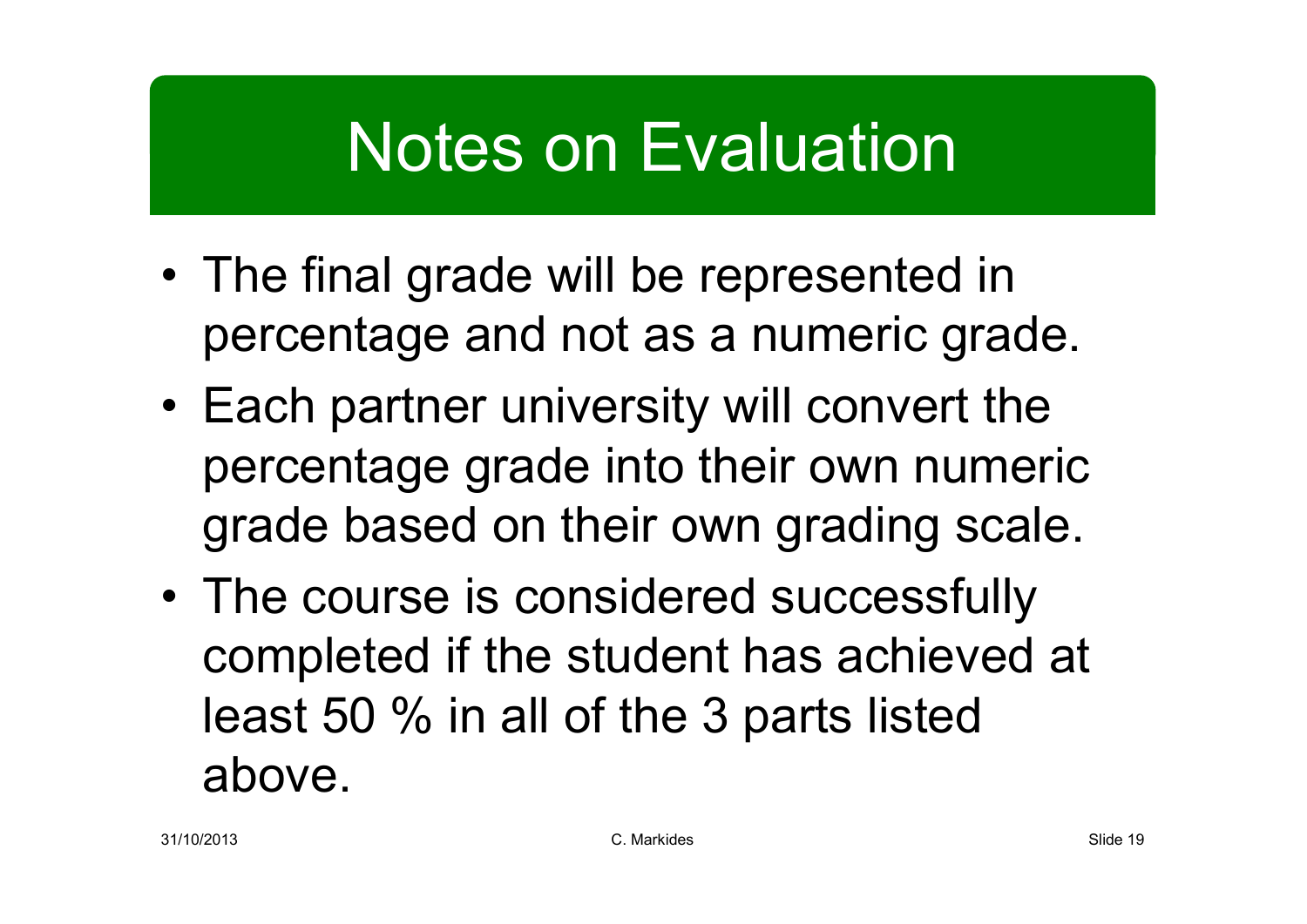## Costs & Expenses

- Percentage of travelling expenses + subsidy of hotel + social events
	- Approximately €150-200
- Accommodation is covered by the IP.
	- A simple Hotel in Santander (2 beds, en-suite, breakfast), bus connection to University (~25 mins).
	- Breakfast is provided.
- Launch and dinner paid by students.
- Some social events may required additional expenses ( $\in$  50)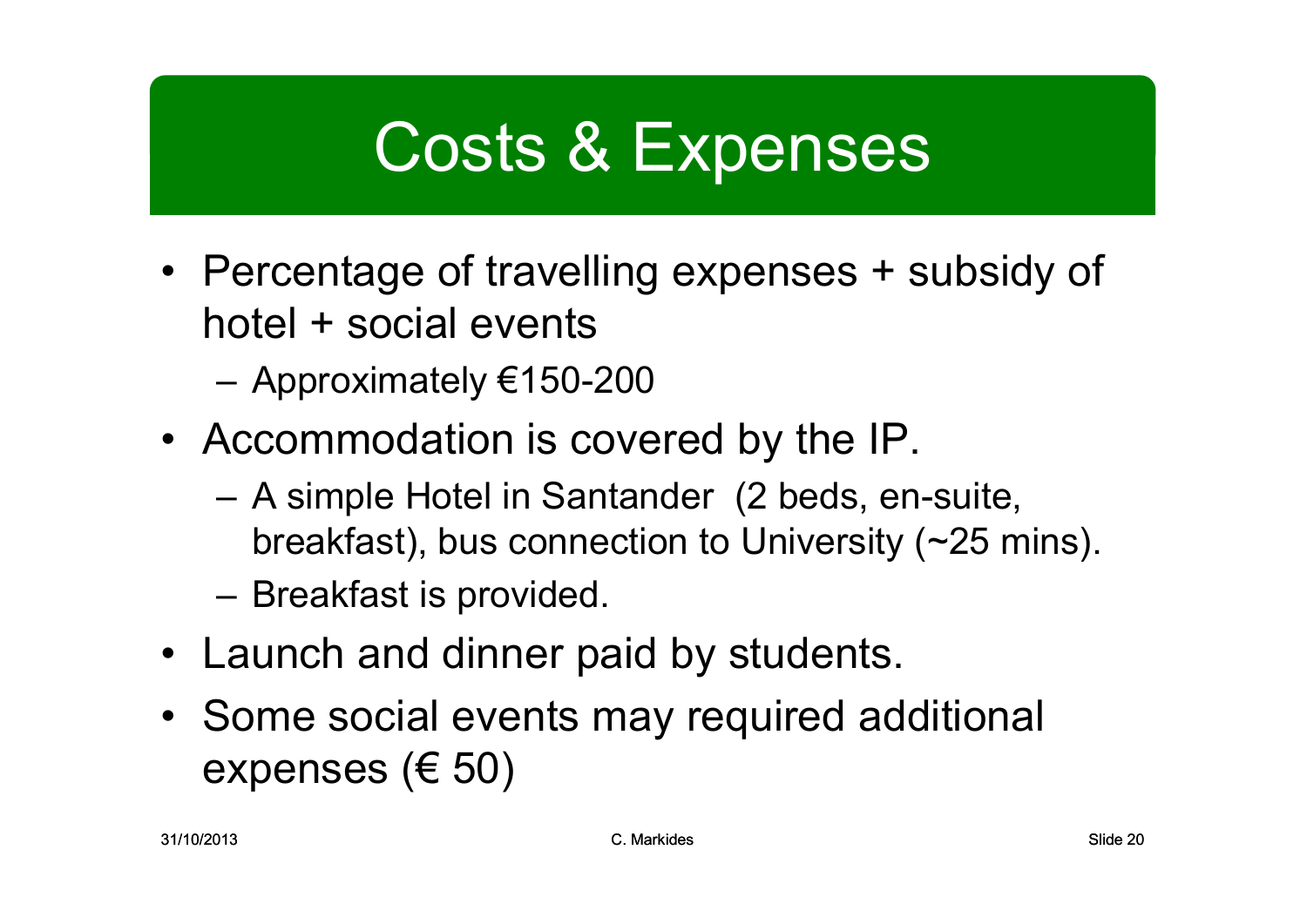## Flights and Local Traffic

- •Flight tickets (ordered & paid by students, 90% reimbursed later)
- A Sun, May 11, 14:10 Larnaca → Frankfurt, arrive 17:20<br>A Sun, May 11, 20:40 Erankfurt → Bilbao, arrive 22:50
- A Sun, May 11, 20:40 Frankfurt → Bilbao, arrive 22:50<br>A Sun, May 25, 07:45 Bilbao, Munich, arrive 10:00
- A Sun, May 25, 07:45 Bilbao → Munich, arrive 10:00<br>A Sun, May 25, 11:20 Munich → Larnaca arrive 15:4
- A Sun, May 25, 11:20 Munich → Larnaca arrive 15:40<br>• Transfer (coach er train)
- • Transfer (coach or train)
	- Home ↔ Larnaca Airport (paid by students, 90% reimbursed later)<br>Rilbao <১ Accommodation
	- Bilbao <sup>↔</sup>Accommodation by coach: organised and paid by project (~1.5 hours),
- Local Traffic (paid by students)
	- Hostel <sup>↔</sup> University (~ 2€/day/student for local train or coach)
	- Free time in Santander
- Limit: 650 € for flight and transfer  $\Rightarrow$  book early